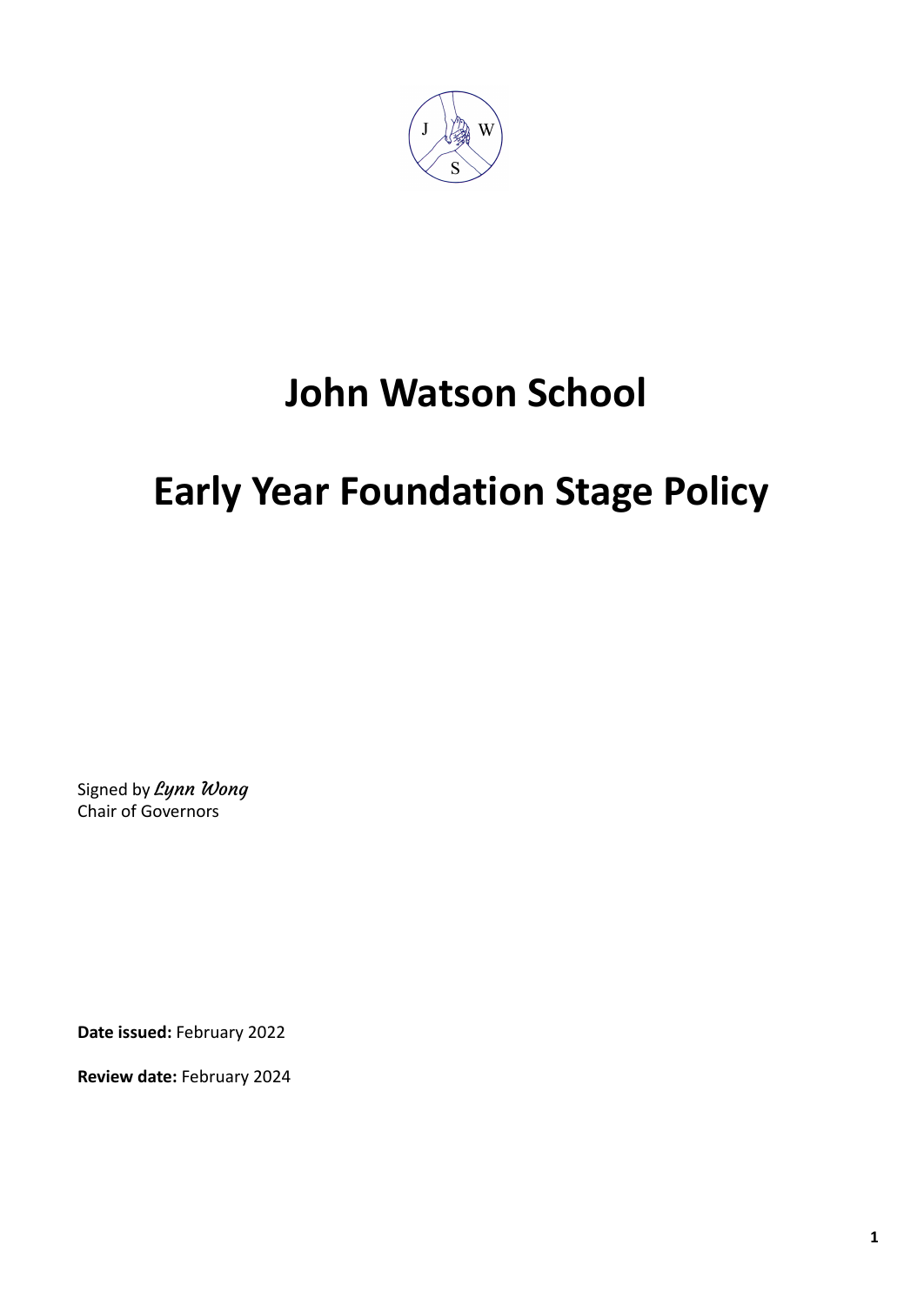## **1. Introduction**

This policy is for staff, governors, parents and other professionals and sets out how John Watson School (JWS) delivers and monitors early years provision for our youngest pupils, those aged from 2 to the end of the school year following their 5<sup>th</sup> birthday.

The Early Years Foundation Stage (EYFS) is a government framework that all schools and settings, including special schools, must follow. It sets the standards that all early years providers, including JWS, must meet to ensure that our pupils learn and develop well and are kept healthy and safe.

#### **2. Aims of our early years provision**

Our early years provision plays an important role in providing the right foundation for school life that helps our pupils make good progress through school and their future life, supporting them to reach their full potential. We follow our core values and the principles of the EYFS in our early years provision.

Our core values are:

|  | <b>Safety</b> | .earning | Independence | <i>Communication</i> | <i><b>Engagement</b></i> |
|--|---------------|----------|--------------|----------------------|--------------------------|
|--|---------------|----------|--------------|----------------------|--------------------------|

These values (SLICE) underpin all teaching and learning at JWS and are closely aligned to the standards set out in the EYFS and its underpinning principles, placing the child at the heart of our practice. We offer an holistic curriculum, supporting pupils' cognitive, physical, social, emotional, spiritual, and moral development. Using SLICE to underpin our teaching and learning is fundamental to our commitment to developing pupils' abilities and ensuring they achieve their best.

We also draw upon the four overarching principles set out in the EYFS: *(Image taken from Birth to 5 Matters 2021)*



#### **3. Curriculum**

Our planning and teaching in the early years reflects the different ways that pupils learn. Research shows that pupils in their early years mainly learn through engaging in stimulating and active play. However, at JWS we recognise that our pupils might learn in a different way, which we accommodate through a bespoke education using pupil Individual Learning Plans (ILPs). In particular, we have regard to the characteristics of effective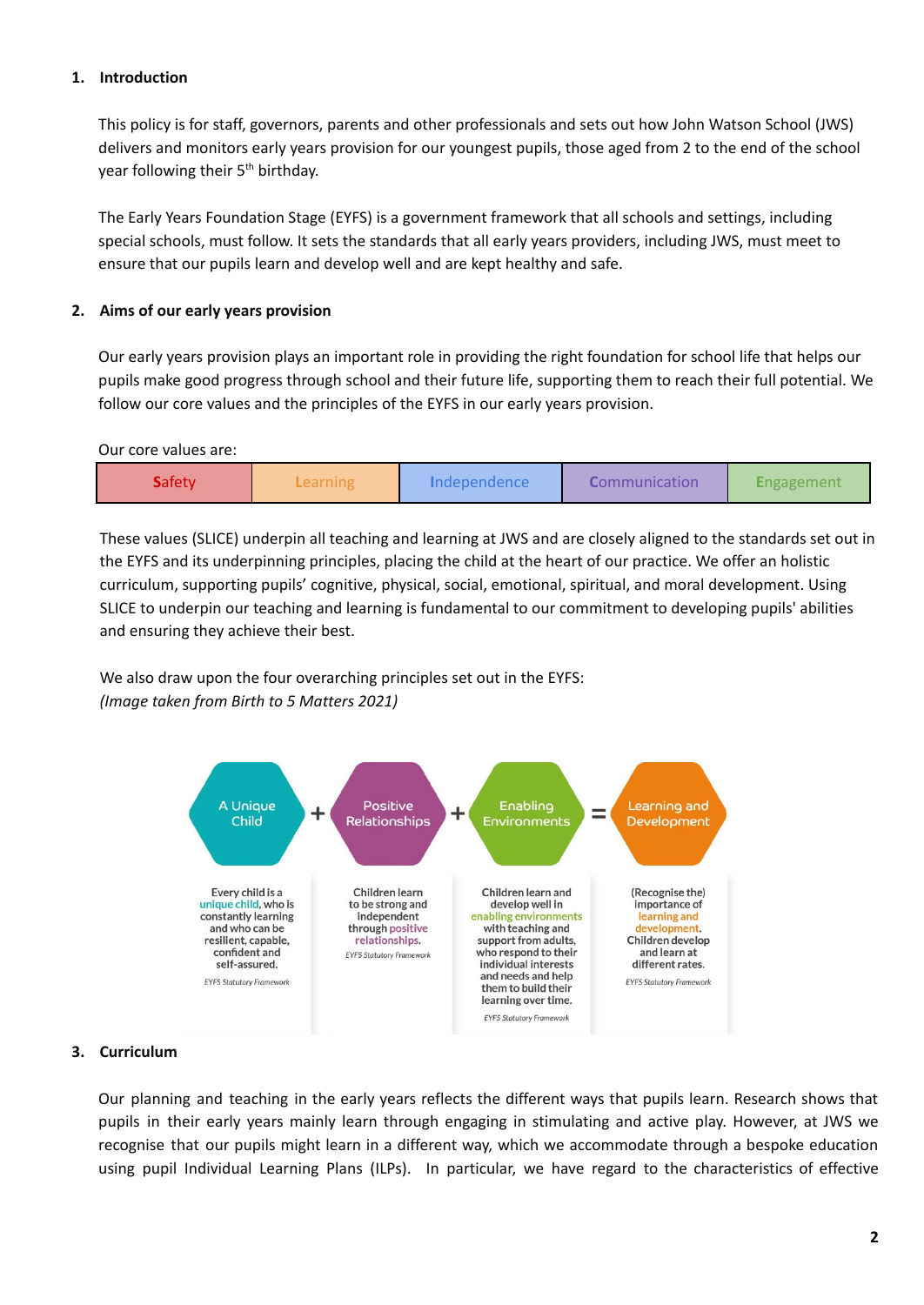teaching and learning when planning for learning as shown in pupils' Individual Learning Plans and in our thematic planning.

The characteristics of effective learning include:

- Playing and exploring pupils investigate and experience things and 'have a go'
- Participating in active learning pupils concentrate and keep on trying if they encounter difficulties, and enjoy achievements
- Creating and thinking critically pupils have and develop their own ideas, make links between ideas, and develop strategies for doing things.

The early years curriculum covers seven key areas of learning divided into prime and specific areas. There is more information on the seven areas of learning in the EYFS and supporting documents (see links at end of document).

## **The Prime Areas:**

- Personal, Emotional, and Social Development
- Communication and Language
- Physical Development

## **The Specific Areas:**

- Mathematics
- Literacy (Reading and Writing)
- Understanding the World
- Expressive Art and Design

Our curriculum is planned to give each child opportunities to learn and develop skills, attitudes, and understanding in seven key areas of learning, according to their individual starting points. All learning is differentiated and linked to pupils' Individual Learning Plan (EHCP outcome) targets. We have small classroom sizes with a high staff to pupil ratio that ensures that staff have a good understanding of each pupil's emotional, cognitive, social, communication and physical needs.

Learning through play is integral to how children learn best in their early years and we offer a broad play-based curriculum supplemented by regular adult modelling, peer to peer support and planned sessions to allow pupils to develop a greater understanding of the world around them and to use their developing skills in different contexts. For example, we offer a range of opportunities and experiences such as cooking that allow pupils to learn and achieve as well as develop an understanding of real-life skills. Central to our philosophy is for learning to be enjoyable, for children to thrive and develop the confidence and skills to take on responsibilities and maximise their independence. Pupils are empowered to "have a go" through adult modelling and following a structure with clear expectations.

Throughout the school, and particularly in early years, we provide multiple opportunities for acquiring and practising communication skills, which we see as key to teaching pupils' development. As a school, we offer a range of communication support. Staff use Picture Exchange Communication System (PECS), Makaton signing, Social Communication Emotional Regulation and Transactional Support (SCERTS), Attention Autism (Gina Davies approach), sessions such as Bucket Time to support the teaching of attention, communication and social interaction skills. Other strategies used include singing, Choice Boards, Objects of Reference and Sensory Stories, to support the development of communication skills. The team of teachers and staff work closely with the Speech and Language Therapists to create a communication-rich environment, helping each pupil to find their voice.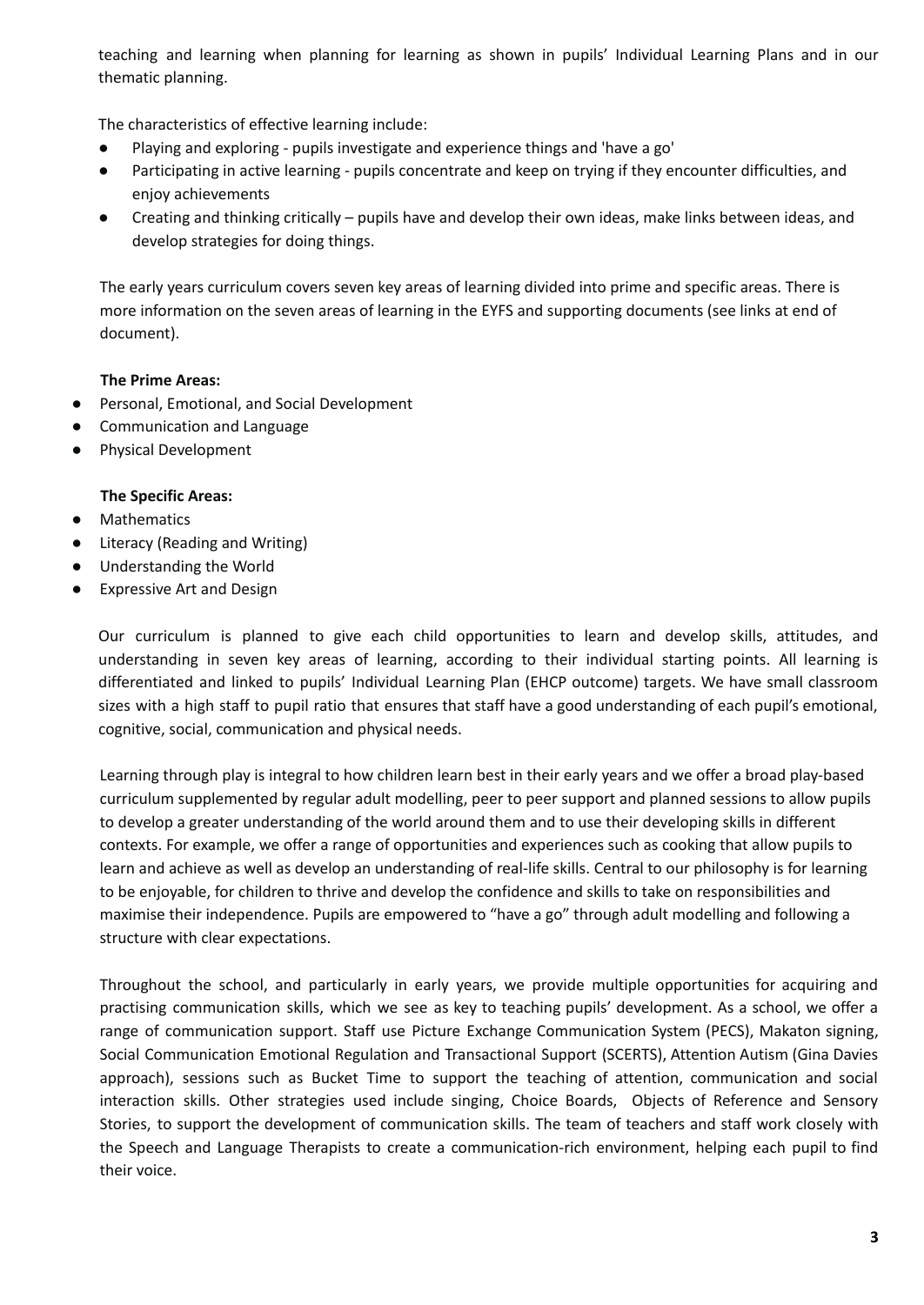Pupils are empowered to "have a go" through adult modelling and following a structure with clear expectations

#### **4. Classroom organisation**

The organisation of the classroom reflects the importance that is placed on pupil learning through play and first-hand experience, developing independence and having opportunities to initiate their own activities. Classrooms offer adjacent toilets to support independence and toilet training support.

We provide a low arousal environment, with a focus on natural resources and active learning. The classroom is calm and secure and provides a range of structured activities, including one-to-one, small group and child-led activities that challenge and extend pupils' skills and support their needs.

We also deliver our curriculum through our outdoor environment. We offer a range of physical activities and play opportunities for pupils to climb, swing, explore our mud kitchen area, scoot around on a range of scooters/cars/buggy boards, mark make or engage with pretend play.

#### **5. Planning**

- Each pupil starting at JWS has an Education Health and Care Plan (ECHP).
- The EHCP outcomes inform each pupil's Individual Learning Plan (ILP) targets, which break the outcomes into 3 achievable targets.
- ILP targets are set during the pupil's induction and assessment, usually in the first 6 weeks of school, and then reviewed regularly to ensure targets are set at the right level of challenge.
- The ILP assessment points are as follows:

| Phase 1                                                      | Phase 2                               | Phase 3                       |  |  |  |
|--------------------------------------------------------------|---------------------------------------|-------------------------------|--|--|--|
| June - October                                               | November - February<br>March - May    |                               |  |  |  |
| Annual Reviews are held 2x a year around<br>May and November |                                       |                               |  |  |  |
| Data collection for Phase 1:                                 | Data collection for Phase 2:          | Data collection for Phase 3:  |  |  |  |
| Two weeks after October half term                            | Two weeks after February half<br>term | Two weeks after May half term |  |  |  |

#### **● When entering the classes, you should see the following in place:**

- 2-year rolling long term plan [Suggested](https://docs.google.com/document/d/1so8d_CQzao8Re2GgTso6wNA8l8OoAJcB3Fl63CWpCFc/edit) KS Long Term Plan

- Thematic Medium-term plan Suggested [Reception](https://docs.google.com/document/d/1FuNpqKc9K-rLStxAtlVsOOx4D8c3vuTGaqJoaSRHi3Q/edit) Spring 1 MTP Thematic Plan
- Home learning -sent out at the beginning of terms
- *-* Class [Documents](https://docs.google.com/document/d/1VTNQbkQqkAZAOxmXSoIfv9FmjspCJH9iR9pW8eTb_8Y/edit) Template for teachers.

#### **6. Assessment and reporting**

JWS have continued contact with parents to ensure that we best support the pupil and learn from the parents on how to best meet their needs.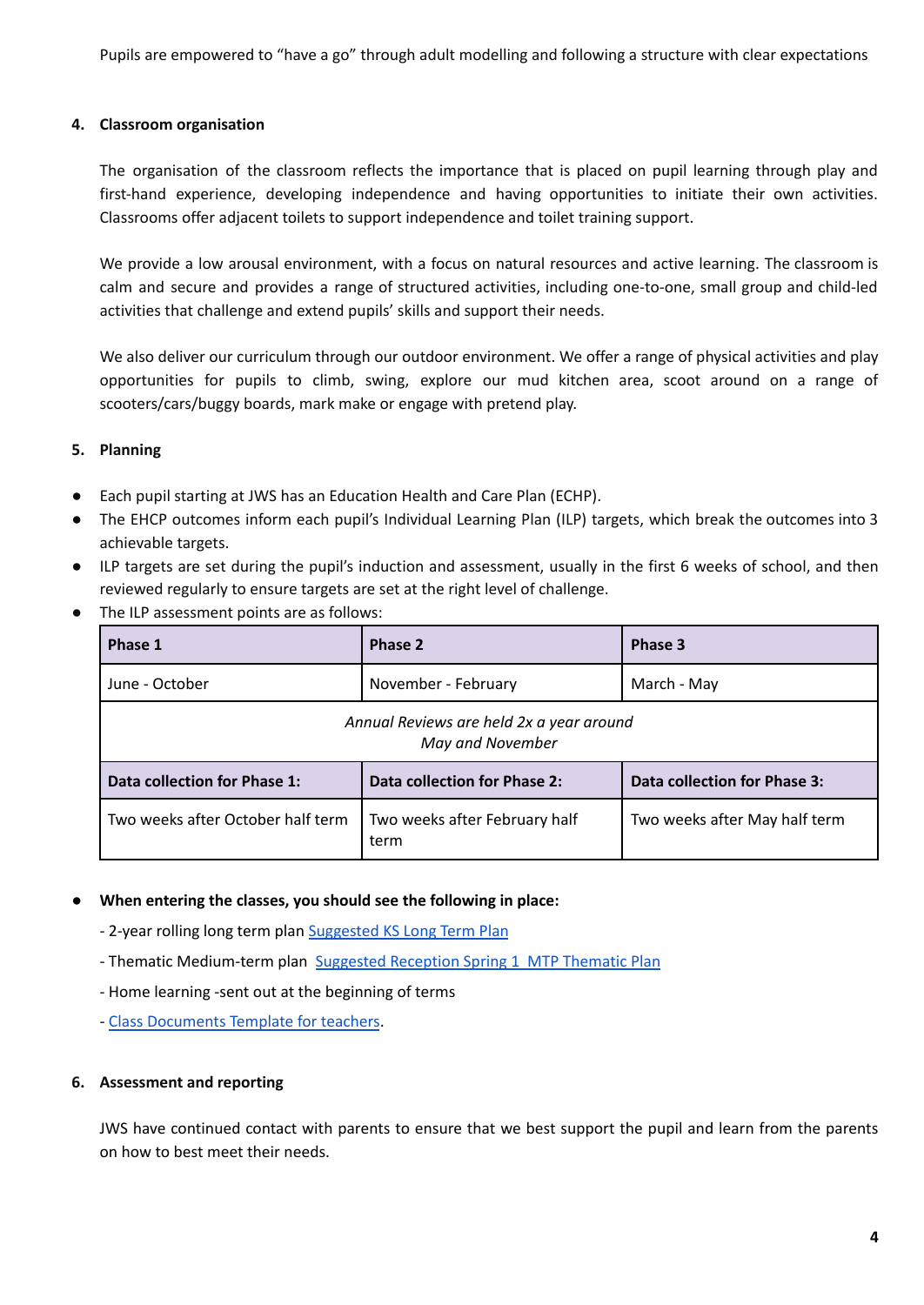**EYFS Learning intentions overview:** this document summarises the **Characteristics of Effective Learning for pupils in the EYFS.** The Characteristics of Effective Learning is shared with parents during the 6-monthly Annual Review and teacher report. This is linked to the pupil's ILP targets. Blank New EYFS Learning [intentions](https://docs.google.com/document/d/1ZwkTzzETednpdgRPromU7NkVKAipwPQZsZtNuciDB-I/edit) overview.

We assess the **EYFS Learning intentions overview with the Characteristics of Effective Learning 3x a year in:** Green- Jan 22 Orange-March 22 Pink- July 22

Assessment for the Characteristics of Effective Learning is based on:

| l am an explorer | will have a go | I keep tryina | I have my own ideas l |
|------------------|----------------|---------------|-----------------------|
|------------------|----------------|---------------|-----------------------|

Alongside the EYFS Learning Intention overview we are also using the following systems to support us with formative **and summative assessment:**

- 1x Eng RTR per child per week, kept in individual Green English book JWS Current [Responsive](https://docs.google.com/document/d/1WfnjS3ui2zAEeS4Ew7a63Nsz2gXXV4B6d2LXSGCpOOM/edit) Teacher Record [\(RTR\)](https://docs.google.com/document/d/1WfnjS3ui2zAEeS4Ew7a63Nsz2gXXV4B6d2LXSGCpOOM/edit)
- 1x Maths RTR per child per week kept in individual Blue Maths book
- General Observation sheets [Template](https://docs.google.com/document/d/1fMbCLIAwDDZlSwHPcAyC1NtIu5SDFZE9Y5OfmPeog-0/edit?usp=sharing) Kept in individual pupil folder
- Reading records [Template](https://docs.google.com/document/d/1d1KBm9rIW9aZyVNfuQBVdX-__rs8iTF8MQUJcUVHpIo/edit?usp=sharing) kept in individual pupil folder
- Phase Running Records (PRRs) Blank [Proforma](https://docs.google.com/document/d/1cAAIX8cZulK_9MjsXxpEgN133LvQP_Y5ZAk1i3sIWqI/edit?usp=sharing)
- Class Observation Record Blank [Proforma](https://docs.google.com/document/d/1KMuAxTEXoxirdtA_AUkoMgcrzynquQhdWDesMPXfHlA/edit?usp=sharing)
- Whole school approach for Intensive Interaction session observations, JWS Intensive Interaction [Observation](https://docs.google.com/document/d/1jXcsG-nd6LQvtAd0Y-6GnapGhCnXIXHVudlS5_v9l7w/edit) sheet [template](https://docs.google.com/document/d/1jXcsG-nd6LQvtAd0Y-6GnapGhCnXIXHVudlS5_v9l7w/edit)

The EYFS teaching team ensure that assessments from all the above sources are gathered and linked to the pupils' ILP targets, and evidence achievements across the 7 areas of learning (see point 3 above), and the JWS curriculum - Fundamental Pathway. All information is shared with parents and data analysis is shared with stakeholders. *(Please see the Assessment Policy).*

## **Individual learning plans include the following strands:**

| Communication and  | Cognition and Learning | Social-Emotional Mental Health and | <b>Physical and Sensory</b> | Health <sup>1</sup> |
|--------------------|------------------------|------------------------------------|-----------------------------|---------------------|
| <b>Interaction</b> |                        | Independence                       |                             |                     |

Our assessment procedures, and the data gathered, enables us to spot trends and track pupils' progress to see where pupils are making progress and this informs future planning.

## **Nationally Standardised Summative Assessments:**

JWS complies with all national standardised assessments. Given the nature of pupils' starting points, these assessments does not give leaders a clear and accurate picture as the **In-School Summative Assessments**. JWS reports and respond to national deadlines for assessments such as the Reception baseline assessment and reporting arrangements.

## **Nationally Standardised Summative Assessments includes:**

- **Reception baseline assessment and reporting [arrangements](https://assets.publishing.service.gov.uk/government/uploads/system/uploads/attachment_data/file/1018000/Reception_baseline_assessment_and_reporting_arrangements_v3.pdf)** (May 2021)

- EYFS profile at the end of reception

## **Early Learning Goals**

John Watson School comply with the statutory requirements to assess pupils at the end of the EYFS against the 17 key areas called the Early Learning Goals (ELG). Leaders ensure that documentation is filled in and sent off to the Local Authority, however, given the pupils' starting points, their achievements score low on this assessment tool. Leaders can showcase a range of individual pupil achievements as explained in point 6 *Assessment and reporting.*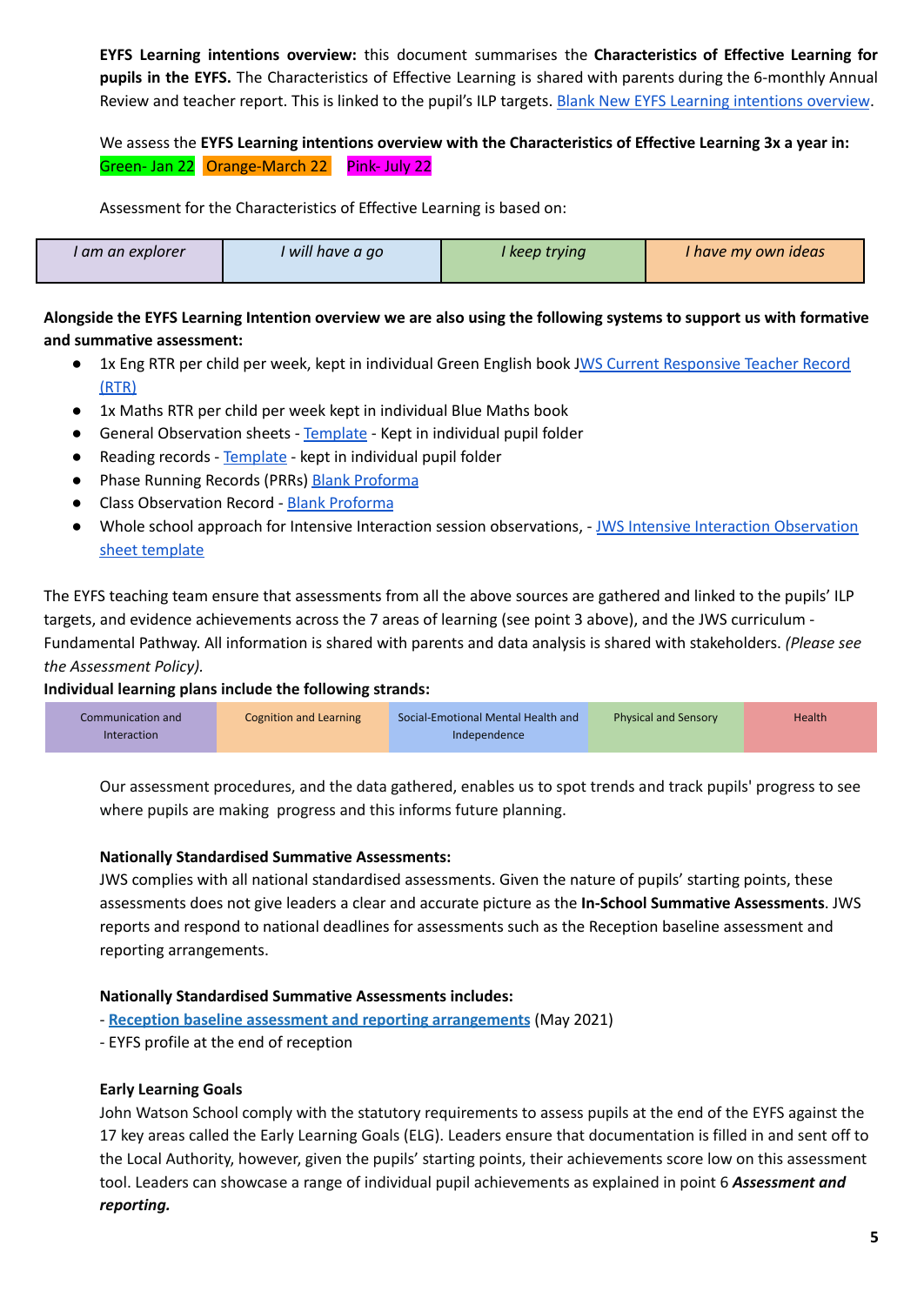# **7. Transitions**

# **Before starting at JWS:**

- JWS staff recognise that it is sometimes difficult for parents when their child first start in a school setting. As such, we skillfully support each individual pupil and their family, through clear communication and bespoke interventions to ensure the transition into our EYFS goes smoothly.
- The Key Stage Lead/member of SLT get in contact with the family and have an initial conversation about the child and their family. In some cases, a home visit will be offered. This gives the school the opportunity to learn about the parent's experiences and cultures and gain an insight into their child as the parents are the first educators.
- Parents and their child are invited to visit the school and meet with the headteacher or Key Stage Lead.
- Once a place is confirmed the school office will be sent further information on the school day, uniform, lunches etc.
- We then arrange a bespoke transition package for the pupil, along with a transition booklet, visits and a phased induction if needed.
- The teacher and Key Stage Lead, use the pupils' EHCP outcomes and subdivide it into 3 achievable targets with suggested learning activities on an Individual Learning Plan (ILP).
- See here for further information shared with parents/carers before the pupils start at JWS; new [starter](https://docs.google.com/document/d/1j9EXl4bmKp-XeI68LDa1aigHqOuKNJB1ABlYhbCFYEk/edit) visit; *personal visit (either to their current educational setting or home) [info](https://docs.google.com/document/d/15Z84Beuq8QybeeKen-N94W_0pv9gGsvMJnvbHwCsVZE/edit)*; *[home](https://docs.google.com/document/d/1OUTAnaAGGE8g0XAba7DvE-VfwktSYpqI3nvMP9m4uGE/edit) info*; *[welcome](https://docs.google.com/document/d/1LwYjF2AHPV6snP1ldpVtAUdkvJfRrcgEgTC9_N5meLk/edit) info*

## **September (Starting school):**

- The teacher will have daily communication with the parents via Google Classroom.
- The teacher will send photos or videos through Google Classrooms.
- The school offer and support any Early Help Assessments if needed.
- Therapists/nursing team will be in contact with the family if there is a need or as per the pupil's EHCPs.
- The teacher with support from the Key Stage Lead or Senior Leaders will ensure a thorough baseline assessment of the pupil, as well as review their EHCP outcomes.
- Please see *Working with parents and carers* for more information on parental engagement.

## **Transition into Year 1:**

- Pupils moving into KS1 will have a bespoke transition in the summer term.
- The Teacher and Key Stage Lead will ensure opportunities for parents to meet the new teams and explore their new classroom whilst being supported by familiar adults.

## **8. Working with parents and carers**

Parents/carers are the child's first and most enduring educators. When parents/carers and practitioners work together in early years settings, the results have a positive impact on the child's development. A successful partnership needs to be a two-way flow of information, knowledge and expertise. We develop a partnership by using daily classroom logs, termly phone calls and the use of home learning [documentation](https://docs.google.com/document/d/1GqE6F5nLZk0cndYwfBM5RsLEPmmRJqdSF9rlxycG8T4/edit) in line with planning in the school term.

We offer a range of:

- Informal meetings initiated by the teacher/school or the parent/carer to discuss issues arising, progress or interventions to support learning, development and behaviour
- EYFS Annual Review x2 a year
- Teacher's Annual Review report x2 a year
- Parents' Evening to discuss progress and support
- Daily communication with parents/carers through Google Classroom
- End of term phone calls home to discuss progress/issues/offer of support